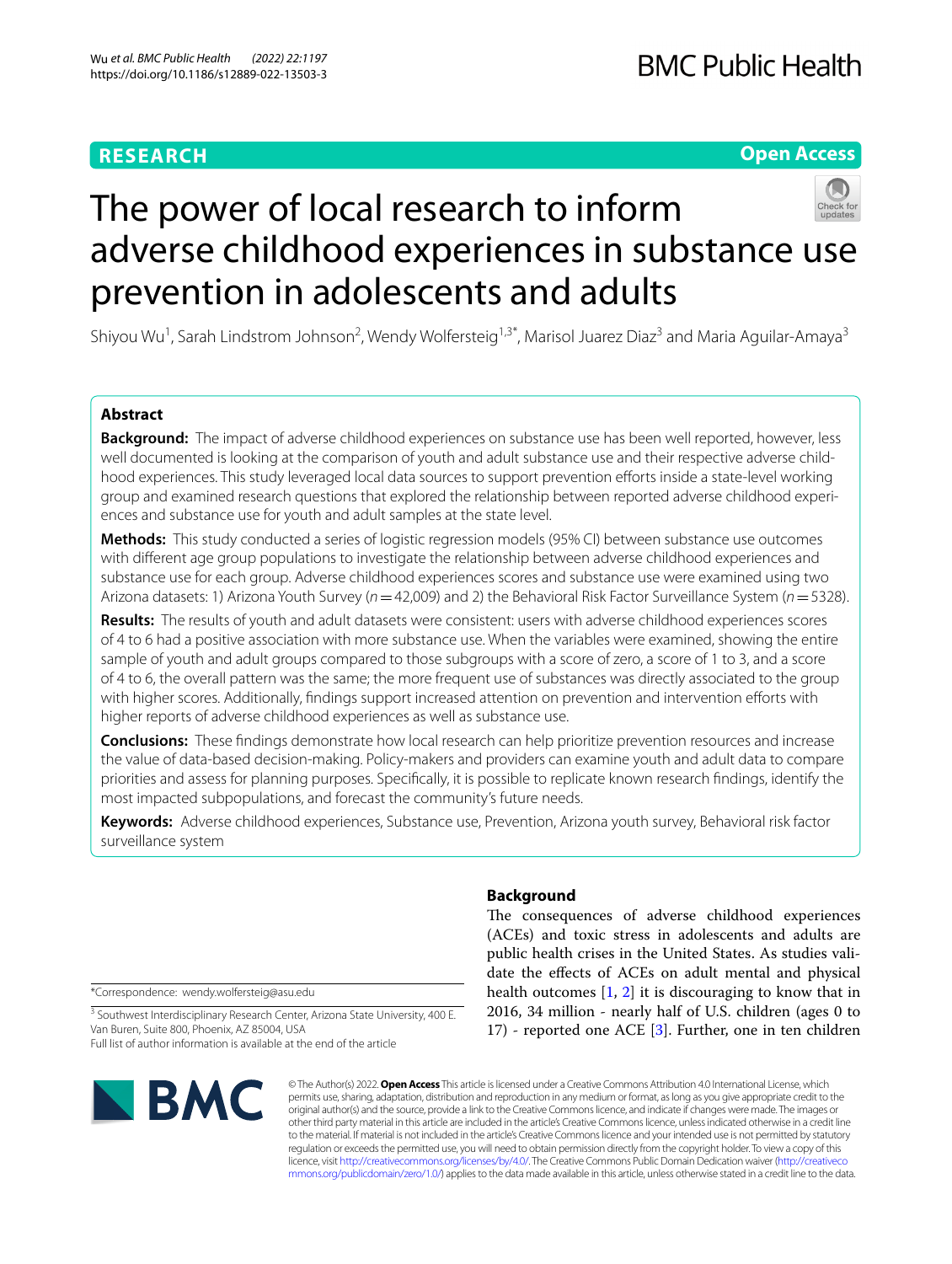nationally has experienced three or more ACEs, placing them in a category of high risk [[4\]](#page-10-3). In 2018, 61% of adults reported having experienced at least one ACE in their lifetime, and 16% had 4 or more ACEs [\[5](#page-10-4)]. Simultaneously, there has been an increase in U.S. adolescent and adult substance use  $[6]$  $[6]$ . This paper explores the relationship between ACEs and substance use for youth and adult samples and examines the associations of the youth compared to the adult fndings.

#### **Adverse childhood experiences (ACEs) and substance use**

ACEs refer to a series of stressful or traumatic events in childhood that have been associated with ongoing physical and social problems in adolescence and adulthood [\[7](#page-10-6)]. In the face of persistent and early life stress (such as ACEs), particular reward pathways in the brain (such as the hypothalamic-pituitary-adrenal axis) become dysregulated and do not function normally [\[8](#page-10-7)]. Human studies document a relationship between the neurobiological efects of child maltreatment and changes in the size and volume of areas of the brain associated with addiction, such as the prefrontal, thalamic, and cerebellar regions [[9\]](#page-11-0). Post-traumatic stress symptoms have been shown to confer additional risk for substance use for both adults as well as young adults [\[10](#page-11-1)]. Additionally, studies suggest that early life stress is related to difficulties with emotion regulation, which is associated with substance use  $[11,$  $[11,$ [12\]](#page-11-3).

Collectively, these pathways of association are refected in the current literature connecting ACEs and substance use as well as associated mental health outcomes. The seminal work of Felitti et al. [\[1](#page-10-0)] demonstrated that retrospective report of ACEs in the frst 18years of life was related to a broad range of negative outcomes in adulthood, including smoking, depression, and suicidality. These findings have been replicated numerous times and extended to outcomes such as prescription drug misuse [\[13](#page-11-4), [14](#page-11-5)] and intimate partner violence [[15\]](#page-11-6). Studies of youth have found evidence for a gradient relationship between the number of ACEs and high-risk behaviors, including early adolescent (<14) initiation of illicit drug use  $[16]$  $[16]$  $[16]$ , smoking  $[13]$  $[13]$ , and drinking alcohol  $[17]$  $[17]$ . Risk for substance use has been found for youth experiencing multiple types of victimization (e.g., child abuse, relationship violence; [[18](#page-11-9)]). Exposure to violence also impacts youth mental health outcomes, increasing vulnerability to substance use behaviors [[19\]](#page-11-10).

# **Prevention in the behavioral health system**

Mental, emotional, and behavioral interventions operate across a continuum from promoting health behaviors to maintaining health behaviors, evidenced in the well-known model from the National Academies of Sciences, Engineering, and Medicine [[20\]](#page-11-11). Critical for this paper are the most recent changes to emphasize the proportion of the model devoted to promotion and prevention, delineate promotion efforts to include society, community, and individuals and family, and incorporate a life-course perspective. ACEs represent an important mechanism to help state systems understand and prioritize promotion and prevention efforts. The awareness of ACEs and the negative relationship with health outcomes is widely known within both the medical community and the broader public  $[4, 21]$  $[4, 21]$  $[4, 21]$ . This has resulted in data being collected at state levels to understand individual, family, and even community adversity in early childhood. Inherently this represents both an understanding of social determinants of health as well as a life-course perspective. In fact, the prevention of ACEs was highlighted as an intervention with implications across the lifespan [\[20](#page-11-11)].

To help address this public health epidemic, the CDC advocates for upstream evidence-based prevention efforts such as collecting data on ACEs as a key risk factor. In 2019 the CDC supported six states to include an ACEs module in their BRFSS survey [[22\]](#page-11-13). Finding this data of utmost importance, in 2020, the CDC decided to expand this by funding BRFSS and making the ACEs module available to all 50 states [\[22](#page-11-13)]. Similarly, many states and local- jurisdictions have modifed their administration of the Youth Risk Behavior Survey (YRBS) or other local surveys to include an ACEs module. However, it is unclear how these data are used to guide state-level decisions regarding behavioral health resources, including prevention.

# **The Arizona context**

While investments to prevent disease and illness have proven to save lives, promote health equity, and be costefective [\[23](#page-11-14)], state prevention programs are profoundly underutilized and underfunded. Arizona is a notable example. In 2015 Arizona's behavioral health system spent only 5% of its overall budget on prevention services  $[24]$  $[24]$ . This is despite the fact that Arizona has the highest number of children (ages 0–17) who have experienced two or more ACEs in the country, with a rate of 30% [\[25](#page-11-16)]. Additionally, in 2017 Arizona had the third-highest rate of drug overdose deaths in the West Census Region and the 24th highest overall in the country [\[22](#page-11-13)]. However, Arizona's spending on opioid prevention only slightly increased from 22% in 2017 to 25% in 2018 [\[22\]](#page-11-13).

Arizona has had a state-level data workgroup since 2004, which has regularly developed substance abuse profles for use by agencies and policy decision-makers for programming and policy decisions. Multiple state agencies and other state entities that distribute and/ or receive prevention, intervention and/or treatment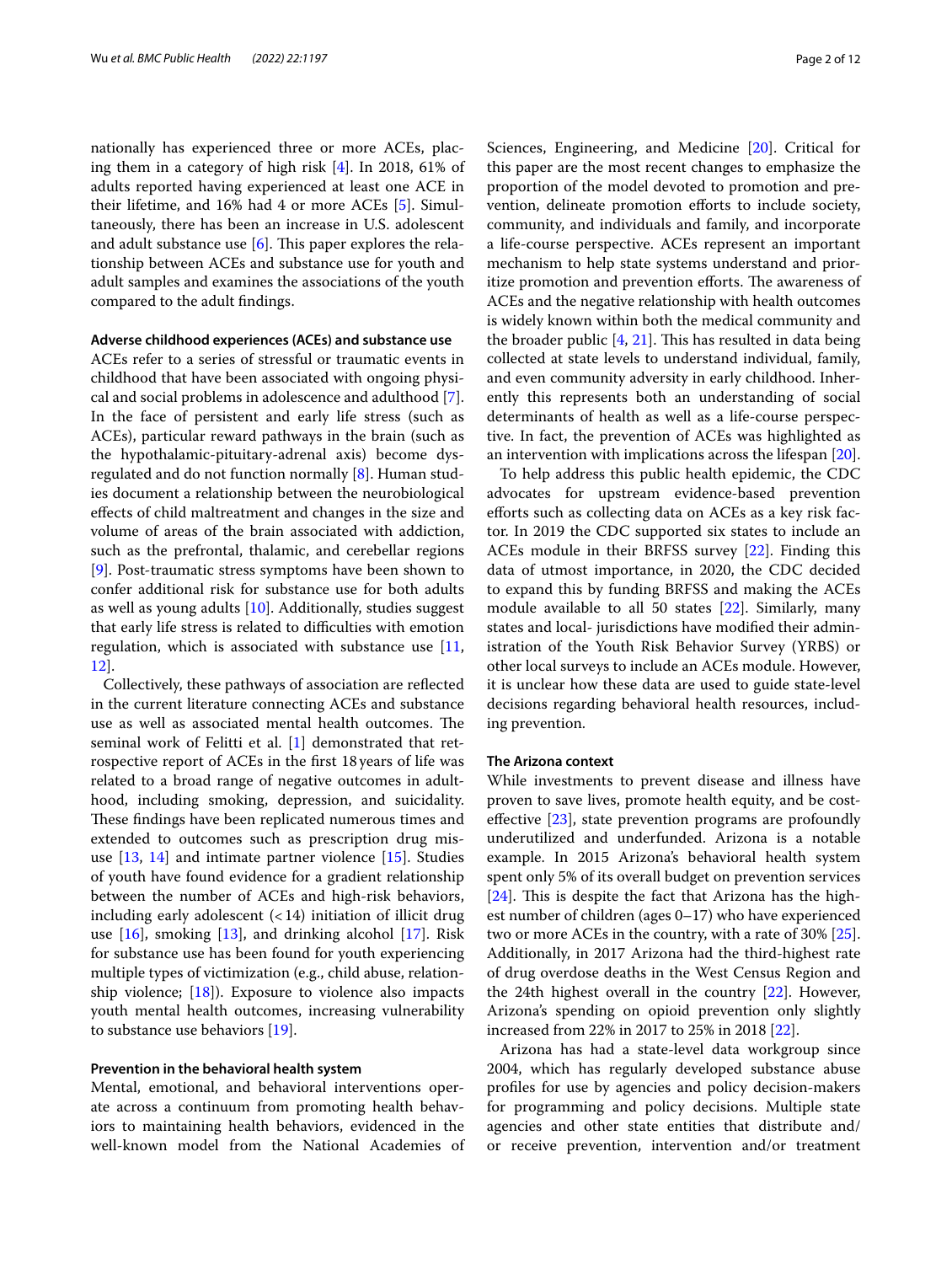funding have a representative, usually a data manager, as a member of this group. The pattern of examining substance use data continued with the workgroup undertaking this study using 2016 data for both youth and adults, with the added component of ACEs data to examine its impacts. As their agencies appoint workgroup members to participate in the workgroup, SAMHSA funding allocated for data work was used to contract a team of researchers (several of whom were workgroup members) to spend the time needed to conduct the analysis and provide results.

# **This paper**

This paper promotes leveraging sustainable data to support prevention. Specifcally, this study analyzed ACEs and substance abuse data from adolescents using the Arizona Youth Survey (AYS; modeled after Communities that Care; [[26\]](#page-11-17)) and Arizona adults participating in the Behavioral Risk Factor Surveillance System (BRFSS) survey (CDC 2021 Congressional Justifcation, 2020). Statewide survey datasets from both youth and adult samples were analyzed to yield a comprehensive understanding of the relationship between reported ACEs and substance use. The inclusion of both populations allows for the understanding of current and future prevention and intervention needs as well as for a multi-generation perspective. As such, this paper illustrates the potential power of showing current needs among adults as well as forecasting future needs using adolescent data. Building clearly articulated prevention agendas driven by evidence in prevention science and well-integrated prevention infrastructures with increased capacities at the state level are critical, especially now due to the impacts and efects presented by the COVID pandemic and a growing awareness of structural inequalities [[27\]](#page-11-18). Importantly, this analysis was commenced under the auspices of a state government committee comprised of researchers from multiple state agencies/entities. It, therefore, represents a systems-level model of leveraging data to encourage a focus on prevention. Implementation strategies call for collaboration and integration of perspectives to overcome implementation and dissemination obstacles [ $28$ ]. These collaborations among researchers with consumers, practitioners, policymakers, and administrators can leverage their diferent perspectives to produce new knowledge. The literature on these types of partnerships is developing, and this paper contributes to this type of research-agency partnership that holds great promise for bridging the gap between research and practice. Specifcally, we answer the following research questions: 1) what is the relationship between ACEs and substance use in Arizona youth and adult populations, and 2) what will similar examinations tell us about youth substance use and ACEs compared to adults.

# **Methods**

# **Data and samples**

Two Arizona datasets were identifed that each had data on substance use and ACEs. In 2016, the Arizona Youth Survey (AYS; for youth population) and the Behavioral Risk Factor Surveillance System (BRFSS; for adult population) had collected primary data and were selected for analysis based on the similarity of their purposes, availability, and associated variables; only the similar variables were analyzed for this study.

The Arizona Youth Survey (AYS) is administered every 2 years (even years) to 8th, 10th, and 12th-grade students throughout all 15 counties in Arizona. It surveys Arizona students on risk and protective factors that afect the healthy development of children and adolescents and is designed to assess the prevalence and frequency of youth substance use and other risky behaviors in Arizona. All schools in Arizona are eligible to participate in the AYS, and efforts are made to ensure that data collected represents students across the state. The Arizona Criminal Justice Commission (ACJC) administers the survey with funds appropriated by the Arizona Legislature to comply with Arizona Revised Statute § 41–2416. Prior to the administration of the 2016 AYS survey, Arizona statute A.R.S. § 15–104 was amended, indicating that the ACJC can conduct the AYS without parental consent if the survey does not include depression or religiosity questions; further, the ACJC decided not to run afoul of A.R.S. § 15–102 which allows parents to object to any material about beliefs or practices in sex, morality or religion. Thus the four ACEs questions about sex/touching, depressed/mentally ill, and assessing child abuse and neglect were deemed inappropriate under Arizona statutes if the survey was to proceed without needing parental consent.

In 2016, the AYS was administered between February and May, with both paper and online modes used to allow fexibility for schools with limited student computer access. The 2016 AYS survey resulted in the participation of 57,170 students acquired from 249 schools across the 15 counties. AYS data are made available to schools and the public through the ACJC website [\(https://www.](https://www.azcjc.gov/Programs/Statistical-Analysis-Center/Arizona-Youth-Survey) [azcjc.gov/Programs/Statistical-Analysis-Center/Arizo](https://www.azcjc.gov/Programs/Statistical-Analysis-Center/Arizona-Youth-Survey) [na-Youth-Survey](https://www.azcjc.gov/Programs/Statistical-Analysis-Center/Arizona-Youth-Survey)).

**The Behavioral Risk Factor Surveillance System (BRFSS)** is a national system of health-related telephone surveys coordinated by the Centers for Disease Control and Prevention (CDC). States collect BRFSS data via a telephone survey to help them establish and track state and local health objectives, plan health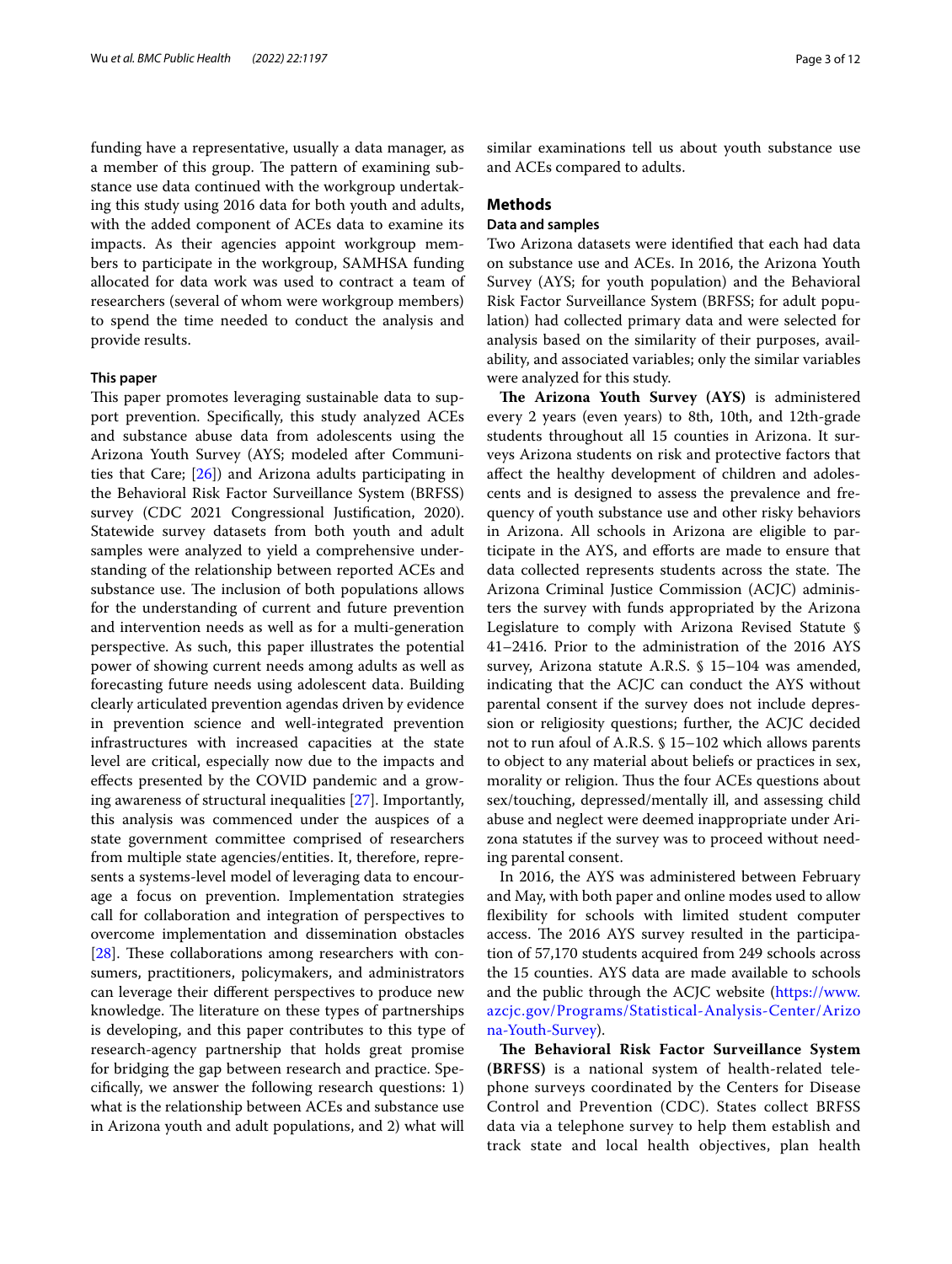programs, implement disease prevention and health promotion activities, monitor trends around chronic health conditions, and use of preventive services [[5\]](#page-10-4). In Arizona, the BRFSS is managed through the Arizona Department of Health Services (ADHS), which collects data from randomly selected Arizona adults aged 18 and over living at home. In 2016, the state used a split survey design, whereby the core questions are asked of all respondents, and the added optional modules are split into two groups. This format allows for more optional questions to be added; the Adverse Childhood Experience module questions were asked only of the split 2 participants. Among the 10,952 eligible survey respondents in the Arizona total sample, 5328 adults (48.65%) completed the ACEs questionnaire portion of the phone interview. These results are generalizable to the extent that one considers the confdence intervals and the knowledge that, while not exact, these are the most reliable using national and valid state measures. The split sample of these data has more females and fewer Hispanics than the total sample of the Arizona population in 2016.

# **Measures**

#### *Dependent variables: past 30‑day substance use*

Both datasets looked at the past 30-day substance use including: a) cigarette use  $(1/0)$ ; b) e-cigarette use  $(1/0)$ ; c) Had days with 1 or more drinks  $(1/0)$ ; d) Had binge drinking (1/0; Participants have X  $[X=5$  for men,  $X=4$ for women] or more drinks on occasion during the past 30 days  $=1$ ; otherwise  $=0$ ); and e) Illicit drug use (e.g., Marijuana, cocaine, meth, or heroin;1/0).

# *Independent variables: ACEs*

The ACEs questions were adapted from those in the original ACEs study [\[1\]](#page-10-0) but did not include questions on abuse or neglect. Participants were asked whether they had experienced: a) living with anyone who was a problem drinker or alcoholic; b) living with anyone who used illegal street drugs or who abused prescription medications; c) living with anyone who served time or was sentenced to serve time in a prison, jail, or other correctional facility; d) separated or divorced parents; e) adults in their home ever slap, hit, kick, punch, or beat each other up; and f) having an adult in their home ever swear at them, insult them, or put them down. The ACEs score was calculated using participants' responses to the six diferent ACEs items. Based on the original ACEs study [[1\]](#page-10-0), which examined scores individually by ACEs scores of 0, 1, 2, 3, and 4 or more, three subgroups were created based on the total ACEs scores: 1) those who had a zero score; 2) those who scored between one and three, and 3) those participants who scored a four or higher.

#### *Covariates*

For demographic characteristics at the individual level, we included gender  $(1=mae; 0=female);$  education (for AYS data, education was a categorical variable, and we created three dummy variables: grade 8 [1/0], grade 10 [1/0], and grade 12 [1/0, reference group]; for BRFSS sample, we treated education as a continuous variable); age (treated as a continuous variable); and race, which was indicated by selecting White  $(=$  reference group), Hispanic (1/0), Black or African American (1/0), Multirace  $(1/0)$ , and Other race  $(1=Asian/Hawaiian/Native)$ Americans; 0 = otherwise; only for BRFSS).

# **Analytic strategies**

Descriptive statistics were used to illustrate participant demographics to understand the characteristics of the AYS and BRFSS populations. Frequency counts were used to examine the participants' reported gender, race, and education level. To understand the extent to which ACEs and substance use outcomes are related, a series of logistic regression models were conducted to examine the relationship between each of the substance use outcomes (dummy coded as 0/1) and the ACEs groups while controlling for the demographic variables (i.e., age, gender, education, race/ethnicity). Logistic regression is a form of predictive analysis and is used to describe the relationship between a dependent binary and the independent variables  $[14]$  $[14]$ . In addition, we tested the assumptions of the logistic regression models. For example, we calculated the variance infation factor (VIF) to detect the multicollinearity issue. VIF values for model variables were less than 2, indicating the absence of multicollinearity. Listwise deletion approach was used to handle the missing data. We checked diferences in the substance use outcome variables between those who remained in the analytic sample and those who were excluded, and had not observed statistically signifcant diferences. Stata 15.0 was used to conduct the data analyses.

# **Results**

# **Findings from the AYS youth sample** *AYS demographics*

The overall AYS sample characteristics and each of the three ACEs score subgroups (i.e.,  $0$ ,  $1-3$ , and  $4-6$ ) are shown in Table  $1$ . The final sample was comprised of 42,009 respondents, with more females than males (51.51 and 48.62%, respectively). Among the full sample, within the past 30days, 8954 (21.31%) have smoked, and 8287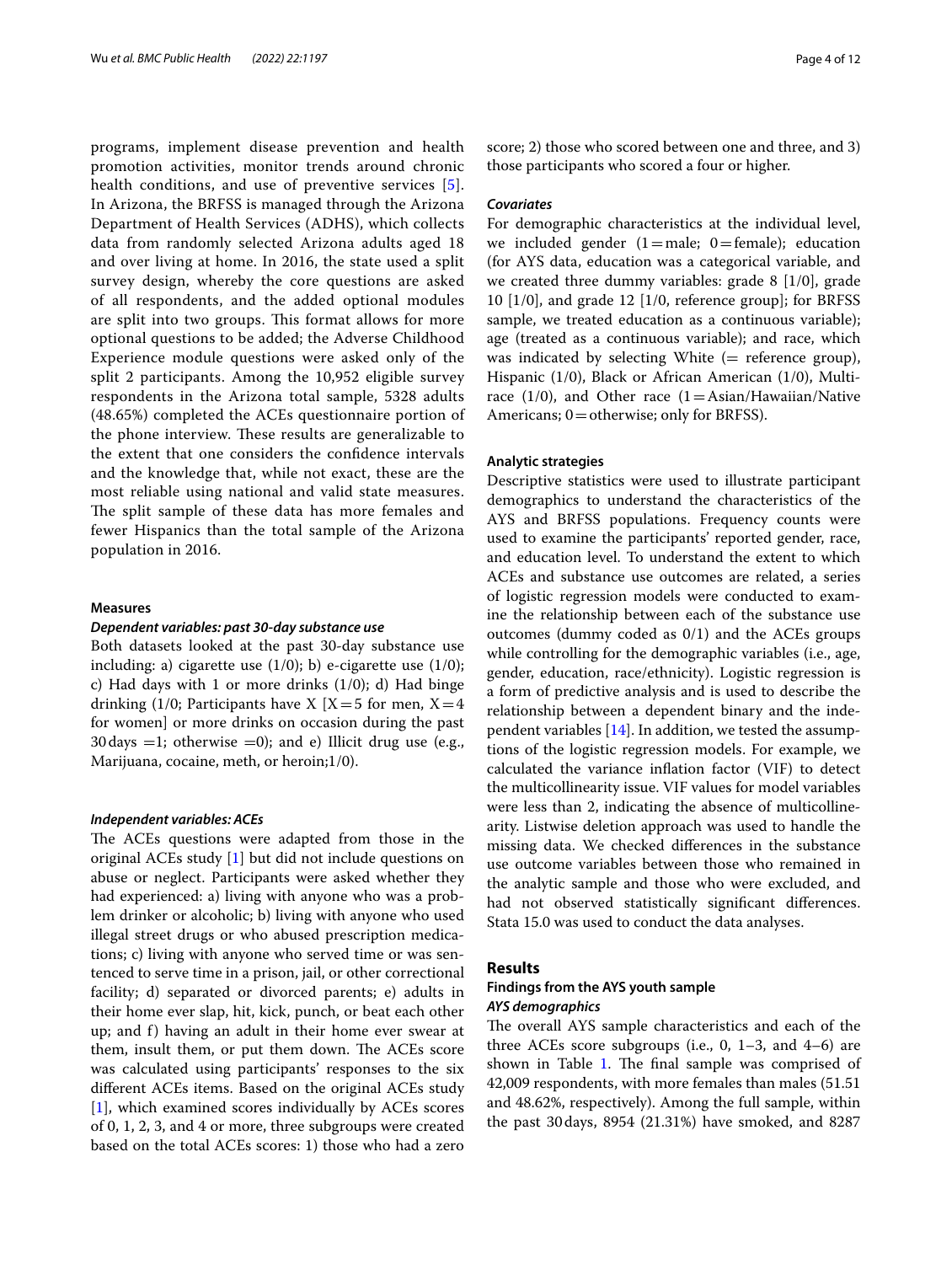# <span id="page-4-0"></span>**Table 1** AYS sample characteristics by ACEs score

|                                      | <b>Total Sample</b><br>$N: \%/$<br>Mean (SD) | ACEs <sub>0</sub><br>$N; \%/$<br>Mean (SD) | ACEs $1-3$<br>$N; \%$<br>Mean (SD) | <b>ACEs 4-6</b><br>$N; \%/$<br>Mean (SD) |
|--------------------------------------|----------------------------------------------|--------------------------------------------|------------------------------------|------------------------------------------|
|                                      |                                              |                                            |                                    |                                          |
| Sample size                          | 42,009; 100.00                               | 11,407; 27.00                              | 24,003; 57.00                      | 6599; 16.00                              |
| <b>Dependent Variables</b>           |                                              |                                            |                                    |                                          |
| Past 30-day use (1/0)                |                                              |                                            |                                    |                                          |
| Smoking                              | 8954; 21.31                                  | 1106; 9.83                                 | 5155; 21.86                        | 2693; 41.46                              |
| E-cig.                               | 3723; 8.86                                   | 405; 3.61                                  | 2113; 8.97                         | 1205; 18.55                              |
| Illicit drugs                        | 8287; 19.73                                  | 1239; 10.86                                | 4825; 20.10                        | 2223; 33.69                              |
| Alcohol                              | 17,668; 42.06                                | 2863; 25.73                                | 10,710; 45.70                      | 4095; 63.37                              |
| <b>Binge drinking</b>                | 5264; 12.53                                  | 774; 6.91                                  | 3091; 13.16                        | 1399; 21.62                              |
| Sample characteristics by ACEs score |                                              |                                            |                                    |                                          |
| Age                                  | 15.36(1.17)                                  | 15.26 (1.71)                               | 15.45 (17.44)                      | 15.52 (1.66)                             |
| Gender                               |                                              |                                            |                                    |                                          |
| Female                               | 21,296; 51.51                                | 5175; 45.92                                | 12,342; 52.24                      | 3779; 58.10                              |
| Male                                 | 20,103; 48.62                                | 6094; 54.07                                | 11,284; 47.76                      | 2725; 40.64                              |
| Race                                 |                                              |                                            |                                    |                                          |
| White                                | 18,815; 44.79                                | 5275; 46.86                                | 10,770; 45.34                      | 2770; 42.40                              |
| <b>Black or African American</b>     | 1380; 3.29                                   | 339; 3.01                                  | 836; 3.52                          | 205; 3.14                                |
| <b>Multiracial</b>                   | 2279; 5.43                                   | 489, 4.34                                  | 1339, 5.64                         | 451, 6.90                                |
| <b>Hispanic</b>                      | 16,335; 38.88                                | 4408;39.15                                 | 9249;38.94                         | 2678;40.98                               |
| <b>Education Level</b>               |                                              |                                            |                                    |                                          |
| 8th Grade                            | 15,989; 38.06                                | 4625; 40.55                                | 9077; 37.82                        | 2287; 34.66                              |
| 10th Grade                           | 14,029; 33.40                                | 3644; 31.95                                | 8100; 33.75                        | 2285; 34.63                              |
| 12th Grade                           | 11,991; 28.54                                | 3138; 27.51                                | 6826; 28.44                        | 2027; 30.72                              |

(19.73%) have used illicit drugs, and 17,688 (42.06%) have used alcohol.

About 27% (*n*=11,407) of participants reported an ACEs score of zero. In this zero ACEs group, 25.73% drank alcohol, 10.86% used illicit drugs, 9.83% smoked, 6.91% reported binge drinking, and 3.61% reported the use of e-cigarettes. The subgroup with an ACEs score between 1 and 3 (57%) was made up of more females (52.24%) than males (47.76%); 45.34% of this subsample was White, followed by 38.94% Hispanic. By education level, 8th graders had the highest percentage of respondents reporting 1–3 ACEs at 37.82%. Past 30-day alcohol use for this ACEs 1–3 group was 45.70, 21.86% smoked, and 20.10% reported illicit drug use. For those with 4–6 ACEs (16%), 58.10% were female and 40.64% male. Again, the majority identifed as White (42.40%), followed by Hispanic (40.98%). Eighth and 10th grade students made up equal shares (35%), reporting 4–6 ACEs. Thirty-day use was also greater than in the previous group, with 63.37% reporting alcohol use, 41.46% reporting smoking, and 33.69% reporting illicit drug use.

Table [2](#page-5-0) shows results for the fve substance use outcome variables, controlling for demographics variables. Compared to participants with no ACEs, those who have an ACEs score between 1 and 3 had signifcantly higher odds of using cigarettes  $(OR = 2.46, p < 0.001)$ and e-cigarettes ( $OR = 2.04$ ,  $p < 0.001$ ), and having days with one or more drinks ( $OR = 1.87$ ,  $p < 0.001$ ), binge drinking ( $OR = 1.88$ ,  $p < 0.001$ ), and using illicit drugs  $(OR = 2.58, p < 0.001)$ . Similarly, compared to those who have no ACEs, results showed that those with an ACEs score of 4 or higher had greater odds of using cigarettes (OR=7.02, *p* < .001), e-cigarettes (OR=3.77, *p* < .001), and having days with one or more drinks ( $OR = 3.77$ , *p* < 0.001), binge drinking (OR=3.90, *p* < 0.001), and using illicit drugs ( $OR = 6.67$ ,  $p < 0.001$ ).

Table [1](#page-4-0) shows results for the fve substance use outcome variables, controlling for demographics variables. Compared to participants with no ACEs, those who have an ACEs score between 1 and 3 had signifcantly higher odds of using cigarettes  $(OR = 2.46, p < 0.001)$ and e-cigarettes ( $OR = 2.04$ ,  $p < 0.001$ ), and having days with one or more drinks  $(OR=1.87, p<0.001)$ , binge drinking ( $OR = 1.88$ ,  $p < 0.001$ ), and using illicit drugs  $(OR = 2.58, p < 0.001)$ . Similarly, compared to those who have no ACEs, results showed that those with an ACEs score of 4 or higher had greater odds of using cigarettes (OR=7.02, *p* < .001), e-cigarettes (OR=3.77, *p* < .001),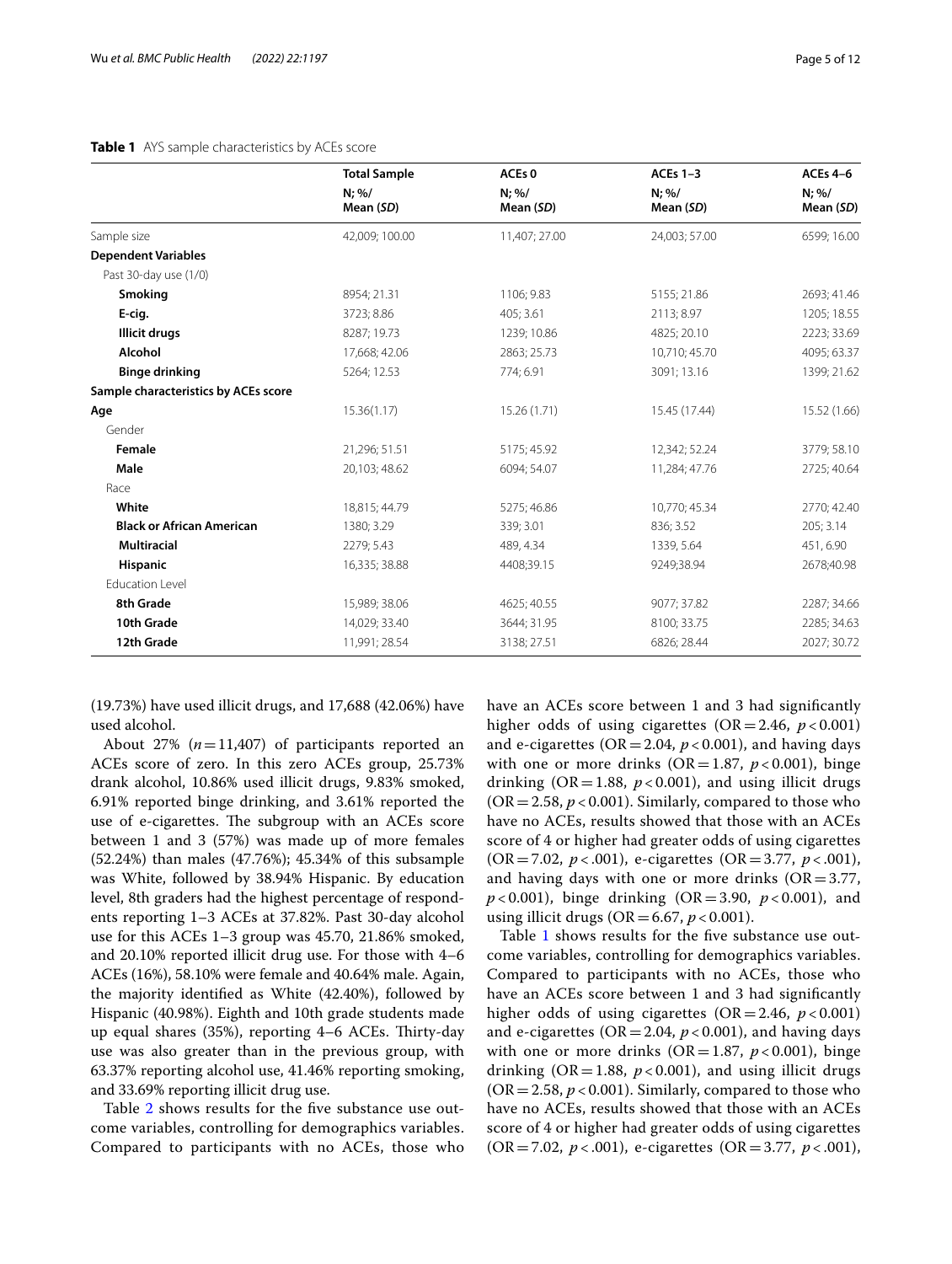|                                             | <b>Cigarettes</b><br><b>OR</b><br>$[95%$ CI] | E-cigarettes<br><b>OR</b><br>$[95%$ CI] | Days with 1 or more<br>drinks<br><b>OR</b><br>[95% CI] | <b>Binge Drinking</b><br><b>OR</b><br>[95% CI] | <b>Illicit Drugs</b><br><b>OR</b><br>[95% CI] |
|---------------------------------------------|----------------------------------------------|-----------------------------------------|--------------------------------------------------------|------------------------------------------------|-----------------------------------------------|
|                                             |                                              |                                         |                                                        |                                                |                                               |
| $ACEs$ (ref. $= 0$ ACEs)                    |                                              |                                         |                                                        |                                                |                                               |
| $1-3$ ACEs                                  | $2.46***$                                    | $2.04***$                               | $1.87***$                                              | $1.88***$                                      | $2.58***$                                     |
|                                             | $[2.26 - 2.69]$                              | $[1.87 - 2.23]$                         | $[1.68 - 2.08]$                                        | $[1.71 - 2.08]$                                | $[2.33 - 2.85]$                               |
| 4-6 ACEs                                    | $7.02***$                                    | $3.77***$                               | $3.77***$                                              | $3.90***$                                      | $6.67***$                                     |
|                                             | $[6.37 - 7.73]$                              | $[3.40 - 4.17]$                         | $[3.35 - 4.25]$                                        | $[3.49 - 4.34]$                                | $[5.97 - 7.45]$                               |
| <b>Covariates</b>                           |                                              |                                         |                                                        |                                                |                                               |
| Age                                         | $1.37***$                                    | $1.21***$                               | $1.41***$                                              | $1.38***$                                      | $1.24***$                                     |
|                                             | $[1.31 - 1.43]$                              | $[1.16 - 1.27]$                         | $[1.33 - 1.49]$                                        | $[1.31 - 1.45]$                                | $[1.18 - 1.30]$                               |
| Male                                        | 0.97                                         | $0.73***$                               | 0.93                                                   | 1.01                                           | $0.86***$                                     |
|                                             | $[0.91 - 1.03]$                              | $[0.68 - 0.78]$                         | $[0.86 - 1.00]$                                        | $[0.94 - 1.08]$                                | $[0.81 - 0.92]$                               |
| <b>Education levels</b> (ref. $=$ Grade 12) |                                              |                                         |                                                        |                                                |                                               |
| Grade 8                                     | 1.09                                         | 1.06                                    | $0.70***$                                              | 0.81                                           | $0.54***$                                     |
|                                             | $[0.91 - 1.31]$                              | $[0.87 - 1.29]$                         | $[0.55 - 0.89]$                                        | $[0.66 - 1.01]$                                | $[0.44 - 0.67]$                               |
| Grade 10                                    | 1.09                                         | 1.12                                    | 1.04                                                   | 1.02                                           | $0.88*$                                       |
|                                             | $[0.97 - 1.22]$                              | $[0.99 - 1.29]$                         | $[0.90 - 1.20]$                                        | $[0.90 - 1.17]$                                | $[0.77 - 1.00]$                               |
| Race (ref. $=$ White)                       |                                              |                                         |                                                        |                                                |                                               |
| <b>Black</b>                                | $0.77*$                                      | $0.50***$                               | $0.72*$                                                | $0.78*$                                        | 0.99                                          |
|                                             | $[0.63 - 0.95]$                              | $[0.96 - 1.10]$                         | $[0.55 - 0.94]$                                        | $[0.61 - 0.99]$                                | $[0.80 - 1.22]$                               |
| Multiracial                                 | $1.24***$                                    | 0.88                                    | 0.93                                                   | 0.92                                           | $1.17*$                                       |
|                                             | $[1.08 - 1.42]$                              | $[1.87 - 2.23]$                         | $[0.78 - 1.11]$                                        | $[0.78 - 1.09]$                                | $[1.01 - 1.36]$                               |
| Hispanic                                    | $1.45***$                                    | 1.03                                    | $1.09*$                                                | $1.23***$                                      | $1.22***$                                     |
|                                             | $[1.36 - 1.55]$                              | $[0.96 - 1.10]$                         | $[1.01 - 1.19]$                                        | $[1.14 - 1.33]$                                | $[1.14 - 1.31]$                               |
| Constant                                    | $0.001***$                                   | $0.006***$                              | $0.000***$                                             | $0.000***$                                     | $0.003***$                                    |
| Observations                                | 31,253                                       | 31,932                                  | 32,028                                                 | 31,879                                         | 32,143                                        |
|                                             |                                              |                                         |                                                        |                                                |                                               |

# <span id="page-5-0"></span>**Table 2** AYS regression results of past 30-day substance use on ACEs

Note. \* *p*<.05, \*\* *p*<.01, \*\*\* *p*<.001; *OR*odds ratios; *95%CI* 95% Confdence intervals; *ref.* reference group

and having days with one or more drinks  $(OR = 3.77,$ *p* < 0.001), binge drinking (OR=3.90, *p* < 0.001), and using illicit drugs (OR=6.67, *p* < 0.001).

Table [2](#page-5-0) results also show that for each 1 year increase in age, the odds increase for each of the fve substance use outcomes (OR ranges between 1.21 and 1.41;  $p$  < 0.001). Compared to females, males reported significantly lower odds of e-cigarette use  $(OR=1.27,$ *p* < 0.001) and illicit drug use (OR = 1.13, *p* < 0.001). In addition, compared with youth from Grade 12, students from Grade 8 had signifcantly lower odds of substance use for having days with one or more drinks and using an illicit drug, and students from Grade 10 had signifcantly lower odds of substance use for using an illicit drug in the past 30 days ( $OR = 1.12$ ,  $p < 0.001$ ). Regarding race and ethnicity, the results showed signifcant diferences in substance use between White and Black participants, with lower odds of using among Black

participants (OR ranges between 0.50 and 0.78; *p* < .05) for cigarettes and alcohol uses in the past 30 days. However, compared with Whites, Hispanic participants had higher odds of using all fve substances (OR ranges between 1.03 and 1.45; all  $p$  values  $\lt$  0.05 except for using e-cigarettes).

# **Findings from the BRFSS adult sample** *BRFSS demographics*

The overall BRFSS sample characteristics and results by each of the three ACEs score subgroups (i.e., 0, 1–3, and  $4-6$ ) are shown in Table [3.](#page-6-0) The final sample was comprised of 5328 respondents, with more females than males (58.60 and 41.40%, respectively). Among the full sample, 160 (3.00%) have used an e-cigarette, 134 (2.52%) have used illicit drugs, and 2545 (48.21%) have used alcohol in the past 30-days.

About 14% (*n*=727) of participants reported an ACEs score of zero, of which about a third (34.27%) drank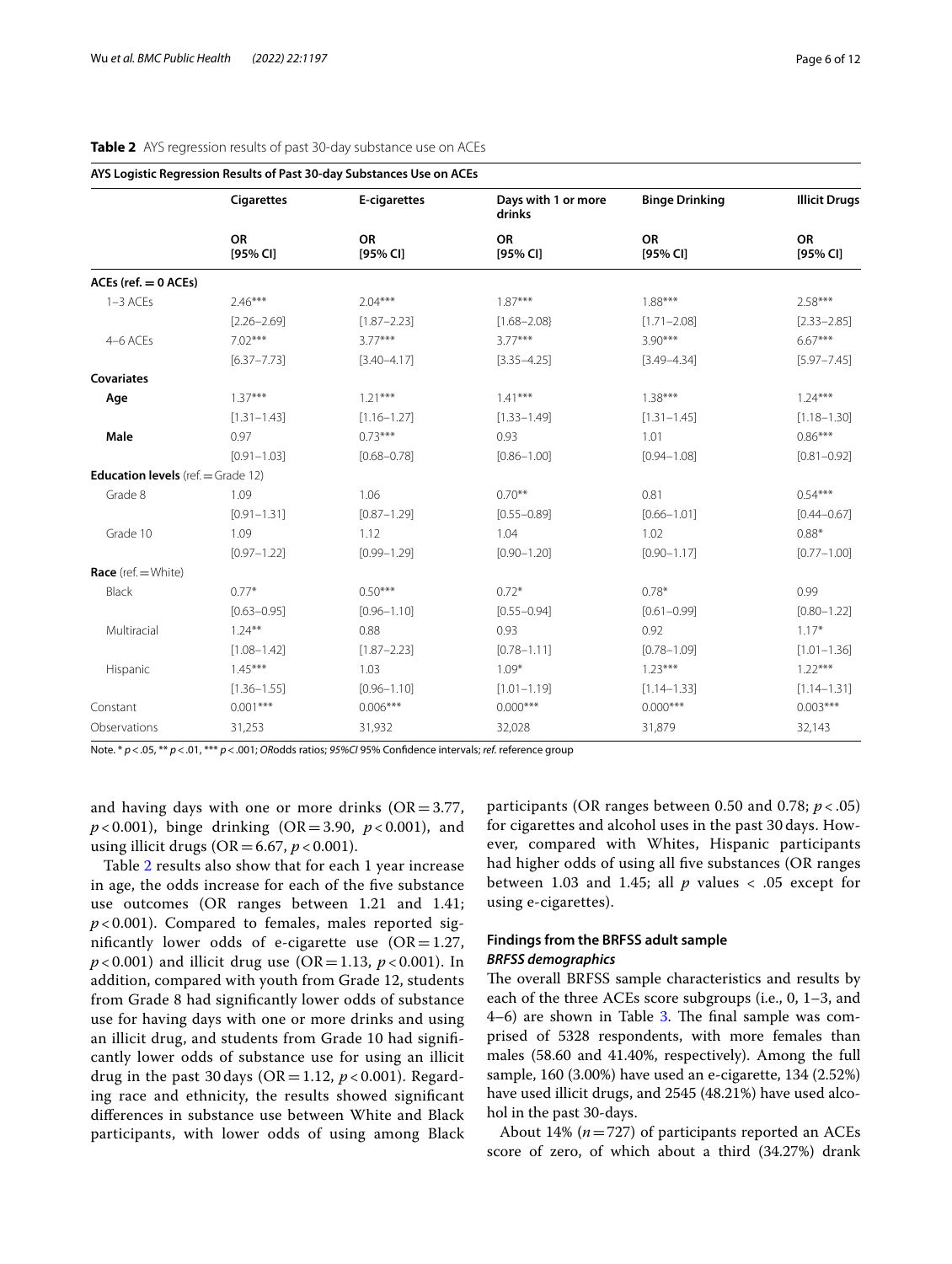# <span id="page-6-0"></span>**Table 3** BRFSS sample characteristics by ACEs score

|                                      | <b>Total Sample</b><br>$N; \%/$<br>Mean (SD) | ACEs <sub>0</sub><br>$N; \%/$<br>Mean (SD) | ACEs $1-3$<br>$N; \%$<br>Mean (SD) | <b>ACEs 4-6</b><br>$N; \%$<br>Mean (SD) |
|--------------------------------------|----------------------------------------------|--------------------------------------------|------------------------------------|-----------------------------------------|
|                                      |                                              |                                            |                                    |                                         |
| Sample Size                          | 5328; 100.00                                 | 727; 14.00                                 | 4296; 81.00                        | 305; 5.00                               |
| <b>Dependent Variables</b>           |                                              |                                            |                                    |                                         |
| Past 30-day use (1/0)                |                                              |                                            |                                    |                                         |
| <b>Smoking</b>                       | 621; 11.66                                   | 64; 8.82                                   | 481; 11.20                         | 76; 24.92                               |
| E-Cig.                               | 160; 3.00                                    | 13; 1.79                                   | 121; 2.82                          | 26; 8.52                                |
| <b>Illicit Drugs</b>                 | 134; 2.52                                    | 5:0.69                                     | 101; 2.35                          | 28; 9.18                                |
| Alcohol                              | 2545; 48.21                                  | 244; 34.27                                 | 2146; 50.34                        | 155; 50.99                              |
| <b>Binge Drinking</b>                | 439; 8.29                                    | 45; 6.28                                   | 348; 8.14                          | 46; 15.08                               |
| Sample characteristics by ACEs score |                                              |                                            |                                    |                                         |
| Age                                  | 60.15(17.97)                                 | 57.39 (19.86)                              | 61.16 (17.44)                      | 52.46 (18.03)                           |
| Gender                               |                                              |                                            |                                    |                                         |
| Female                               | 3122; 58.60                                  | 391; 53.78                                 | 2555; 59.47                        | 176; 57.70                              |
| Male                                 | 2206; 41.40                                  | 336; 46.22                                 | 1741; 40.53                        | 129; 42.30                              |
| Race                                 |                                              |                                            |                                    |                                         |
| White                                | 3980; 74.70                                  | 454; 62.45                                 | 3312; 77.09                        | 214; 70.16                              |
| <b>Black Or African American</b>     | 114; 2.14                                    | 17:2.34                                    | 85; 1.98                           | 12; 3.93                                |
| Other                                | 513; 9.63                                    | 127; 17.47                                 | 355; 8.22                          | 33; 10.82                               |
| <b>Multiracial</b>                   | 66; 1.24                                     | 15; 2.06                                   | 45; 1.05                           | 6; 1.97                                 |
| <b>Hispanic</b>                      | 655; 12.29                                   | 114; 15.68                                 | 501; 11.66                         | 40; 13.11                               |
| <b>Education Level</b>               |                                              |                                            |                                    |                                         |
| <b>Primary Or Less</b>               | 130; 2.44                                    | 29; 3.99                                   | 97; 2.26                           | 4; 1.31                                 |
| Some High School                     | 230; 4.32                                    | 40; 5.50                                   | 175; 4.07                          | 15; 4.92                                |
| <b>High School Graduation</b>        | 1258; 23.61                                  | 193; 26.55                                 | 973; 22.65                         | 92; 30.16                               |
| Some College Or Tech School          | 1585; 29.75                                  | 212; 29.16                                 | 1277; 29.73                        | 96; 31.48                               |
| <b>College Graduation</b>            | 2125; 39.88                                  | 253; 34.80                                 | 1774; 41.29                        | 98; 32.13                               |

alcohol. For the participants who reported an ACEs score of 1–3, slightly over half drank alcohol (50.34%), while 11.20% smoked, 8.14% reported binge drinking, and less than 3% reported using e-cigarettes or illicit drugs. The subgroup with an ACEs score between 1 and 3 (81%) was made up of more females (59.47%) than males (40.53%); 77.09% of this subsample was White, followed by 11.66% Hispanic. Participants with a college degree had the highest percentage of respondents reporting 1–3 ACEs at 41.29%. In the last subgroup were those with 4–6 ACEs (5%); 57.7% of this group was female. For this group, about 51% drank alcohol, 24.92% reported having smoked, 15.08% reported binge drinking, 9.18% used illicit drugs, and 8.52% used an e-cigarette in the past 30-days. Further, about 70% of this group was White and 13% Hispanic, with about 30% in each education group being a high school graduate, having some college, or being a college graduate.

# **BRFSS regression results of past 30-day substance use on ACEs**

Table [4](#page-7-0) shows that, all other variables held constant, compared to participants with no ACEs, those who have an ACEs score between 1 and 3 had signifcantly higher odds of having days with one or more drinks  $(OR=1.82,$  $p$ <.001), binge drinking (OR=1.56,  $p$ <.01), and using illicit drugs ( $OR = 3.93$ ,  $p < .01$ ). In addition, compared to participants with no ACEs, those who have an ACEs score between 1 and 3 had signifcantly higher odds of using cigarettes ( $OR = 1.49$ ,  $p < .01$ ) and e-cigarettes  $(OR = 1.80, p < .05).$ 

Similarly, compared to participants with no ACEs, those who have an ACEs score of 4–6 had signifcantly higher odds of having had days with one or more drinks (OR=1.94,  $p < .001$ ), binge drinking (OR=2.42, *p*<.001), and used illicit drugs (OR=12.82, *p*<.001). Results further showed that those with an ACEs score of 4 or higher had signifcantly higher odds of using cigarettes (OR=3.25,  $p < .001$ ) and e-cigarettes (OR=4.29,  $p < .001$ ).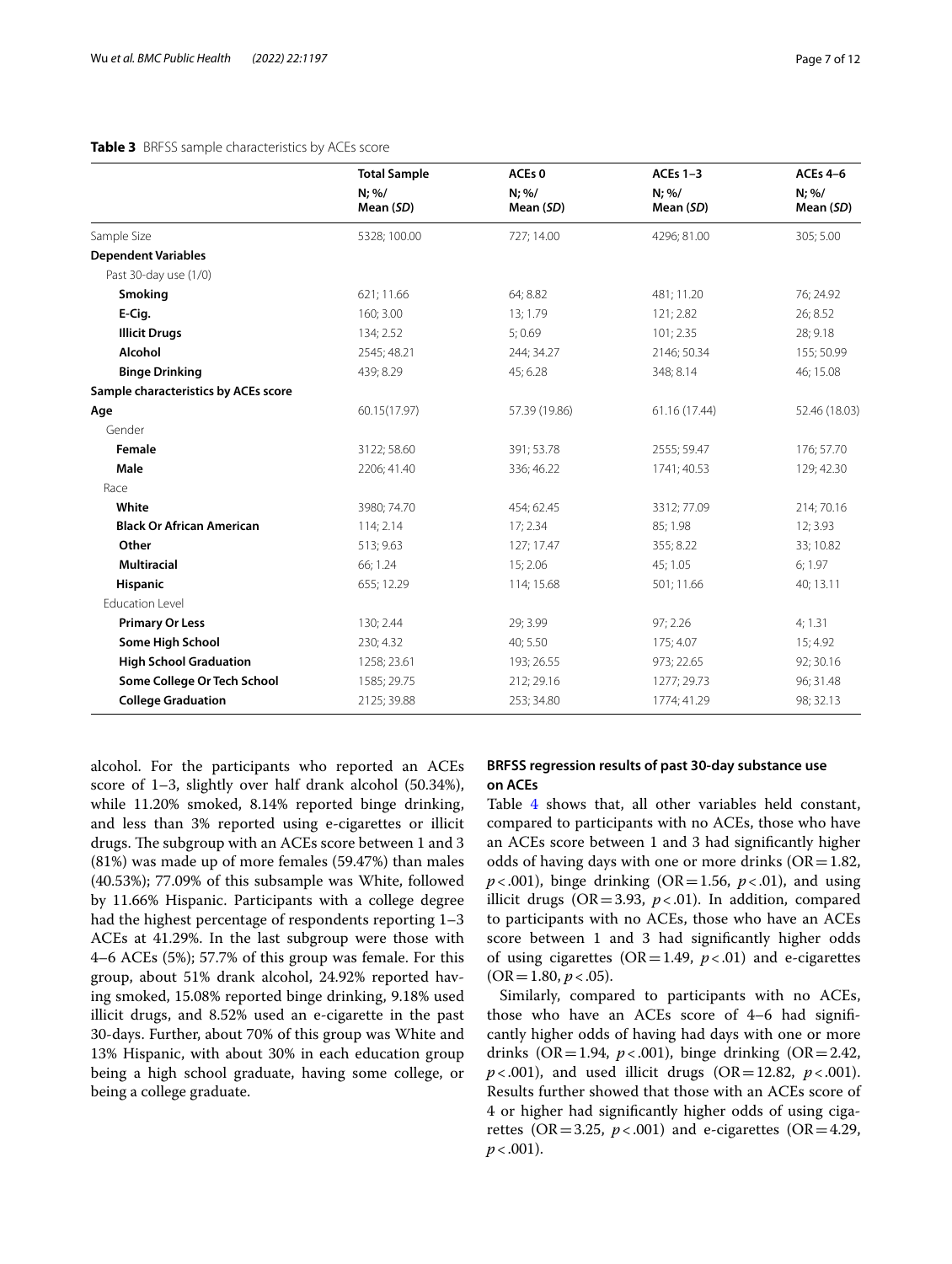| <b>VARIABLES</b>        | <b>Cigarettes</b>     | E-cigarettes          | Days with 1 or more<br>drinks | <b>Binge Drinking</b>   | <b>Illicit Drugs</b>  |
|-------------------------|-----------------------|-----------------------|-------------------------------|-------------------------|-----------------------|
|                         | <b>OR</b><br>[95% CI] | <b>OR</b><br>[95% CI] | <b>OR</b><br>$[95%$ CI]       | <b>OR</b><br>$[95%$ CI] | <b>OR</b><br>[95% CI] |
| ACEs (ref. $= 0$ ACEs)  |                       |                       |                               |                         |                       |
| $1-3$ ACEs              | $1.49***$             | $1.80*$               | $1.82***$                     | $1.56***$               | $3.93***$             |
|                         | $[1.13 - 1.98]$       | $[1.00 - 3.23]$       | $[1.53 - 2.16]$               | $[1.12 - 2.17]$         | $[1.59 - 9.76]$       |
| 4-6 ACEs                | $3.25***$             | $4.29***$             | $1.94***$                     | $2.42***$               | $12.82***$            |
|                         | $[2.24 - 4.74]$       | $[2.15 - 8.56]$       | $[1.46 - 2.57]$               | $[1.55 - 3.79]$         | $[4.85 - 33.90]$      |
| <b>Covariates</b>       |                       |                       |                               |                         |                       |
| Age                     | $0.98***$             | $0.97***$             | $0.99***$                     | $0.97***$               | $0.97***$             |
|                         | $[0.98 - 0.99]$       | $[0.96 - 0.97]$       | $[0.99 - 1.00]$               | $[0.96 - 0.97]$         | $[0.96 - 0.97]$       |
| Male                    | $1.25*$               | 1.23                  | $1.51***$                     | $2.32***$               | $2.66***$             |
|                         | $[1.05 - 1.48]$       | $[0.89 - 1.69]$       | $[1.35 - 1.69]$               | $[1.89 - 2.85]$         | $[1.85 - 3.84]$       |
| <b>Education levels</b> | $0.65***$             | $0.79***$             | $1.47***$                     | 1.04                    | 1.06                  |
|                         | $[0.60 - 0.71]$       | $[0.68 - 0.93]$       | $[1.39 - 1.56]$               | $[0.93 - 1.15]$         | $[0.88 - 1.28]$       |
| Race ( $ref. = White$ ) |                       |                       |                               |                         |                       |
| Black                   | 1.10                  | 0.90                  | 1.01                          | 1.21                    | 0.85                  |
|                         | $[0.65 - 1.85]$       | $[0.35 - 2.30]$       | $[0.69 - 1.49]$               | $[0.67 - 2.21]$         | $[0.30 - 2.43]$       |
| Other                   | 0.74                  | $0.51*$               | $0.47***$                     | $0.67*$                 | 0.57                  |
|                         | $[0.55 - 1.00]$       | $[0.28 - 0.92]$       | $[0.38 - 0.58]$               | $[0.47 - 0.95]$         | $[0.31 - 1.06]$       |
| Multiracial             | 1.74                  | 0.64                  | 0.67                          | 0.85                    | 1.62                  |
|                         | $[0.93 - 3.27]$       | $[0.15 - 2.76]$       | $[0.40 - 1.11]$               | $[0.35 - 2.05]$         | $[0.55 - 4.80]$       |
| Hispanic                | $0.57***$             | $0.47**$              | $0.75***$                     | 0.95                    | $0.23***$             |
|                         | $[0.43 - 0.76]$       | $[0.27 - 0.81]$       | $[0.63 - 0.91]$               | $[0.70 - 1.29]$         | $[0.10 - 0.55]$       |
| Observations            | 5326                  | 5326                  | 5132                          | 5279                    | 5296                  |

<span id="page-7-0"></span>

Note. \* *p*<.05, \*\* *p*<.01, \*\*\* *p*<.001; *OR* odds ratios; *95%CI* 95% Confdence intervals; *ref.* reference group

Table [4](#page-7-0) results also showed that every 1 year increase of age signifcantly decreased the odds of using each of the fve substance use outcomes (OR ranges between 0.97 and 0.99;  $p < .01$ ). Compared to females, males reported higher odds of using all fve substances (OR ranges between 1.23 and 2.66; all *p* values < .05 except for using e-cigarettes). Every one increased level of education signifcantly decreased the odds of using cigarettes  $(OR = 0.65, p < .001)$  and e-cigarettes  $(OR = 0.79, p < .01)$ , but signifcantly increased the odds of having days drinking 1 or more drinks during the last 30 days ( $OR = 1.47$ ,  $p < .001$ ). In terms of race and ethnicity, the results showed that there is no signifcant diference in substance use between White and Black participants; however, compared with Whites, Hispanic participants had significantly lower odds of using all five substances (OR ranges between 0.23 and 0.95, all *p* values < .05 except for binge drinking).

# **Discussion**

This study conducted a series of similar statistical analyses with two state-level datasets of diferent age group populations to examine the degree of relationships between ACEs and substance use for each group. We found for the youth sample, compared with those who had an ACEs score of 1 to 3, those who had an ACEs score of 4 to 6, had signifcantly higher odds ratios, and the 95% confdence intervals did not have overlaps for all the fve outcome variables, indicate clear graded relationships between experience of childhood adversity and all substance use outcomes. Although the adult sample showed a similar trend of the group diferences that those who had an ACEs score of 4 to 6, had signifcantly higher odds ratios than those who had an ACES score of 1 to 3, there are some overlaps of the 95% confdence intervals. The unclear graded relationship among the adult sample might be because of the larger variation and age range of the sample than the youth sample. However, fndings on ACEs in Arizona have not previously been examined in a manner that allowed for youth and adult comparisons of fndings. While all ACEs are key factors, these Arizona percentages of youth and adults who have 4–6 without the inclusion of the other four ACE variables, show that ACEs are extremely important to consider when examining substance use.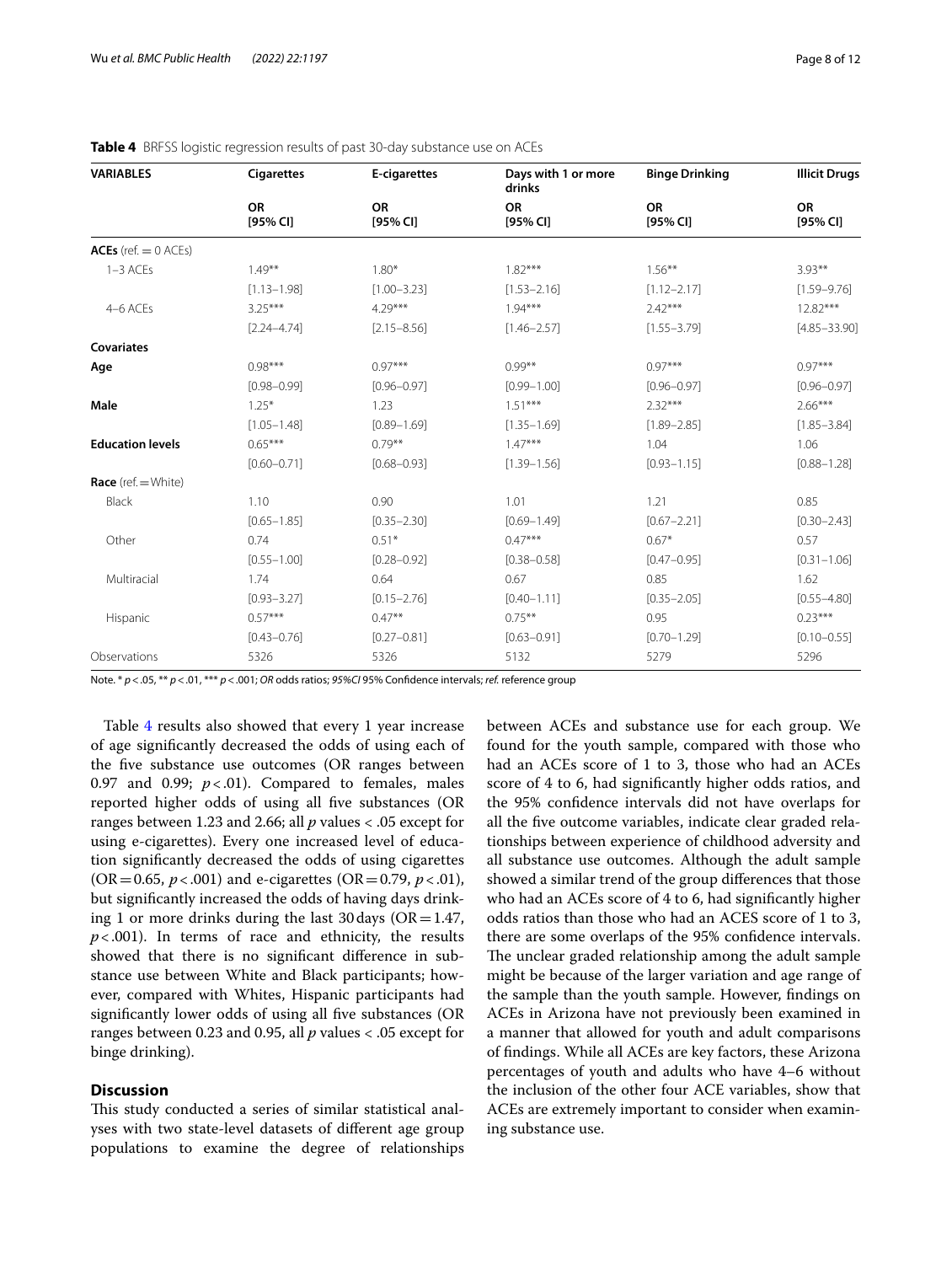These findings complement and extend existing work that has studied these populations and outcomes separately [[29\]](#page-11-20). Further, the National Academies of Sciences, Engineering, and Medicine model with its continuum of health behaviors has an updated emphasis on promotion and prevention, which, along with a focus on researchagency partnerships around evidence-based interventions, represents a movement toward leveraging data at a systems-level to focus on prevention  $[20]$  $[20]$ . This paper highlights how using both youth and adult data-sets can help state agencies understand both current needs as well as predict future need.

A prevention agenda guided by data can help address the public health epidemic identifed by the CDC stemming from the impact of ACEs on mental and physical health. Most studies have focused only on limited substance use outcomes or only one population in analyzing how ACEs infuence these outcomes. Uniquely, this study both 1) examined the association between ACEs and multiple substance use outcomes, and 2) conducted analyses with both youth and adult samples, which can benefit a systems-level approach to prevention. The CDC continues to support state-level data collection for adults (BRFSS) and youth (YRBS), providing states and local jurisdictions with the opportunity to conduct similar comparisons across datasets. By understanding the similarities and diferences of the fndings between the youth (AYS) and adult (BRFSS) sample populations, insights can be gained vital to data-driven programming and policies that can help decrease unwanted substance use behaviors. Additionally, by examining both data sets insight is gained as to how ACEs impacts substance use not only during adolescence but well into adulthood, indicating the importance of prevention early in a child's life. The findings of this study may serve as a reference for other states that have substance use and ACEs data that are publicly available in order to conduct state-level comparisons to Arizona.

# **Similarities and diferences for youth and adult samples**

When the ACEs and substance use variables were examined showing the entire sample of youth (AYS) and adult (BRFSS) groups compared to those subgroups with an ACEs score of zero, an ACEs score of 1 to 3, and an ACEs score of 4 to 6, the overall pattern was the same: the more frequent use of substances was directly associated to the group with more ACEs (Tables [1](#page-4-0) and [2\)](#page-5-0). Shin and colleagues [\[30](#page-11-21)] found that youth experiencing high/ multiple ACEs had a higher likelihood of alcohol problems and current tobacco use. Choi and colleagues [[29](#page-11-20)] similarly found an association between ACEs and lifetime substance use disorders (alcohol, nicotine, or drug), but primarily for experiences of abuse or living with a

parent with substance use or mental health problem. Examining substance use and ACEs together has sought to indicate the extent of the overlap of these problem indicators and the persistent negative efects on health over time, prioritizing prevention and early intervention. Identifying these areas of need by using data is important in determining where to spend prevention and treatment resources for states such as Arizona, which, according to the United Health Foundation (UHF) [\[31](#page-11-22)], ranks #46 for state dollars that are dedicated to public health, with a value of an estimated \$57 per person in comparison to the average estimated average value of \$173.70 for the top ten states in the U.S.

It is possible to identify specifc population groups and needs for substance- and ACEs-targeted evidence-based programming from examining these data. Arizona's future adults (i.e. youth sample) are already refecting the increased need for substance use prevention and intervention programs based upon higher percentages of use by youth than by adults. For example, Arizona female youth may require attention as the percentage with 4–6 ACEs was higher than the overall youth percentage, while the percentage of adult females with an ACEs score of 4 to 6 was approximately the same as the percentage of females in the sample overall. However, this is complicated by research suggesting a stronger relationship between ACEs and substance use outcomes for men [[29](#page-11-20)] and supports further attention to understanding mechanisms through which ACEs impact substance use [\[32](#page-11-23)]. As to racial/ethnic implications of youth to adult fndings, compared with Whites, Hispanic youth participants had greater odds of using all five substances (although not signifcant for the e-cigarettes); however, compared with Whites, Hispanic adult participants had lower odds of using all fve substances (although not signifcant for binge drinking) during the last 30days. Additionally, the youth sample had 20% more Hispanic respondents and 30% fewer White respondents than did the adult sample, and this gap existed by race across all categories of ACEs scores; this seemingly reflects the changing demographics in Arizona toward a majority-minority population. Addressing the needs around substance use amongst Hispanic youth is becoming an ongoing concern and area for intervention as Hispanics will continue to be the largest ethnic minority group in the United States [\[14](#page-11-5)]. Additionally, research examing the infuence of ACEs on drinking outcomes identifed the highest risk of heavy drinking for adult Hispanics experiencing both household challenges and abuse [\[33\]](#page-11-24). Given changes in both demographic populations as well as the immigration context and the unfortunate reality that youth of color experience more ACEs, racial/ethnic diferences in the impact of ACEs on substance use need additional research.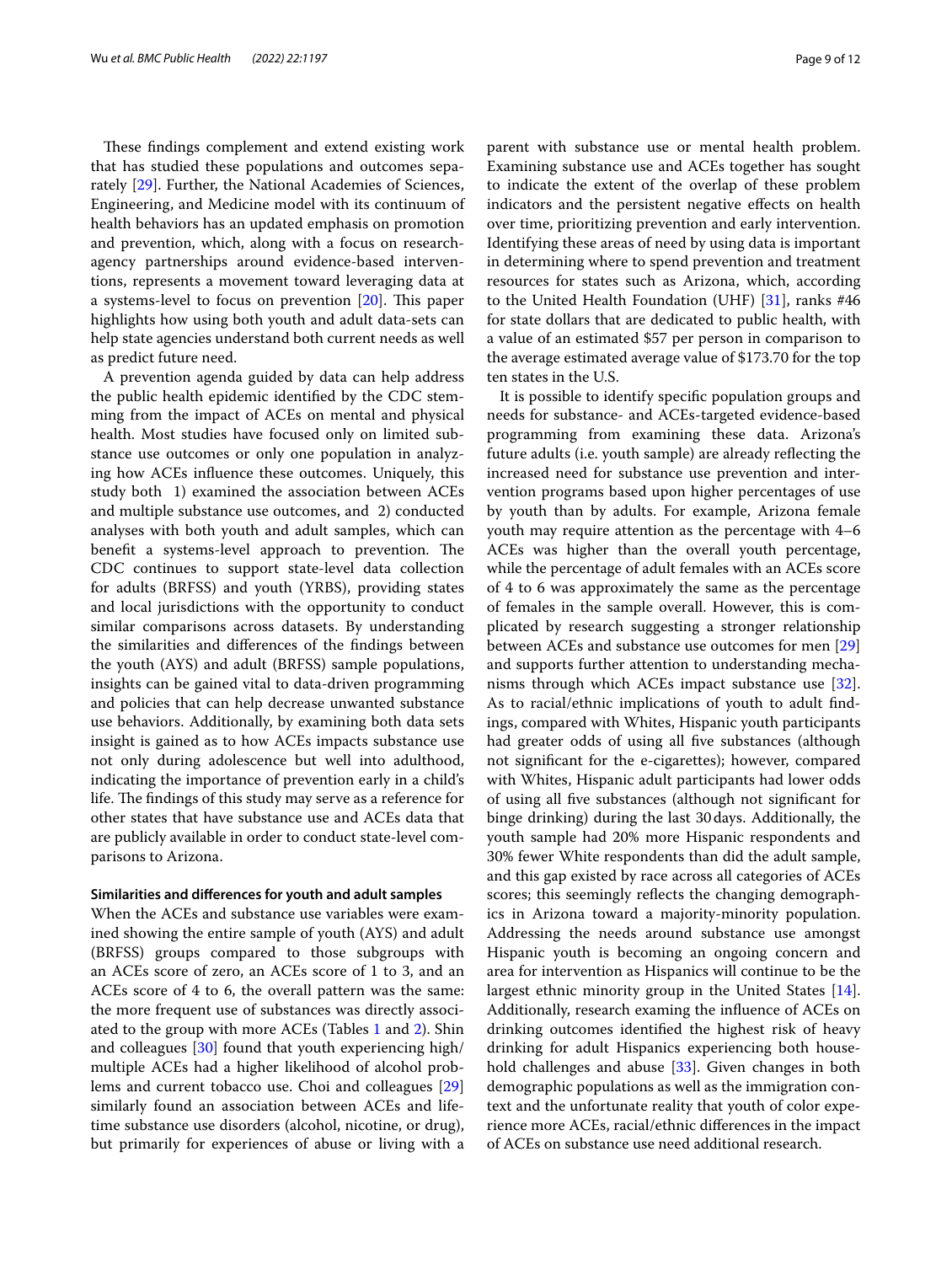Not surprisingly, alcohol continues to be the 30-day drug of choice for both youth and adults. Adults reported a higher percentage of alcohol use overall than youth with almost half of the adults and 4 in 10 youth who had consumed alcohol in the past 30days. For those with an ACEs score of 4 to 6, almost two-thirds of youth and half of adults reported regular alcohol use. As to binge drinking in the past 30days, for those with an ACEs score of 4 to 6, 1 in 5 youth and just slightly fewer adults reported this high-risk behavior. Although it has long been easy for youth to obtain alcohol, it is illegal for those under 21years of age in Arizona. Given these high percentages who use, we cannot ignore alcohol as both a gateway and long-term drug that needs attention in prevention, intervention, treatment, and trauma-informed planning and policies.

# **Benefts of systems collaboration (implications)**

The 2017 Kids Count Report ranked Arizona #46 compared to other states in overall child well-being [[34\]](#page-11-25). Arizonan policymakers could improve these rankings using substance use and ACEs data to understand the situation better and direct its prevention efforts. The collection of AYS and BRFSS data is regular and ongoing, and the capability to compare the results on both substance use and ACEs data has now been demonstrated. The ability to use these data within state and county agencies, the statewide workgroup, the university, and other research settings should be used more extensively for needs assessments, program planning, priority setting, resource allocation, and evaluation, including examining yearover-year trends. For example, Alaska, California, and Tennessee used BRFSS ACEs data to examine the degree of ACEs and how ACEs contribute to chronic health conditions and costs in their states. "This type of analysis provides information on the cost burden of childhood adversity and the potential savings of preventing childhood trauma and related chronic health conditions later in life"  $[35]$  $[35]$ . The information gleaned from assessing youth and adult substance use and ACEs data can lead to new insights and policies for implementing prevention programs targeted to address complex mental and physical health needs.

Indeed, funding decisions, use of evidence-based programs, and health services are enacted at the larger systems level. Often, the policies develop from state, county, city, or coalition level strategies around the development and implementation of three-to-fve-year health improvement plans. Such plans rely on needs assessment data to develop a strategy and garner stakeholder buyin. Including youth and adult substance use and ACEs data collection and cross-data analyses in addressing the role of ACEs in allocating resources for substance use prevention programs allows decision-makers to accomplish the following:

- Select programs that are targeted to specific age and ethnic population groups. Research has shown that targeted programming impacts program acceptance and successful outcomes [\[36,](#page-11-27) [37\]](#page-11-28).
- Select evidence-based programs to the extent that matches can be found between the target audiences and programs; at a minimum, all programs should demonstrate an evidence-informed framework and data results that show positive outcomes.
- Select trauma-specific services and/or infuse a trauma-informed component into all prevention, intervention, and treatment programs and policies.
- Address the co-morbidity of substance use and trauma as a major consideration in program and policy implementation.
- Adopt statewide policies that support the implementation of targeted prevention, intervention, and treatment programs and practices.
- Integrate prevention plans, programs, and policies across a variety of system-level and funding sources.

# **Limitations**

This study made unique contributions by examining the relationship between ACEs and substance use outcomes between adolescents and adults. Despite the contributions of the current study, this study has several limitations. First, this study used cross-sectional data, and therefore, causality cannot be determined. Second, because the data are based on self-reports of drug misuse, participants may be subject to underreporting and/ or recall bias. In addition, the substance use measures were all dummy coded as use or not use, which for future surveys, it would be better to collect the specifc days or amount of using substances (as a continuous measure). Third, the results of this study can only be generalized to participants living in Arizona, and the results should not be generalized to the youth and adults in the United States. Fourth, the measurement of ACEs in this study does not include items measuring child abuse or neglect due to limitations in the Arizona Revised Statutes for the AYS about not allowing questions on depression, religiosity, sex, or morality in order to be exempt from parental consent for the survey; BRFSS did ask 10 ACEs questions but only similar questions across the two surveys were analyzed. Due to this limitation, the fndings may be conservatively estimating the efect of ACEs on substance use as major aspects of ACEs were left out.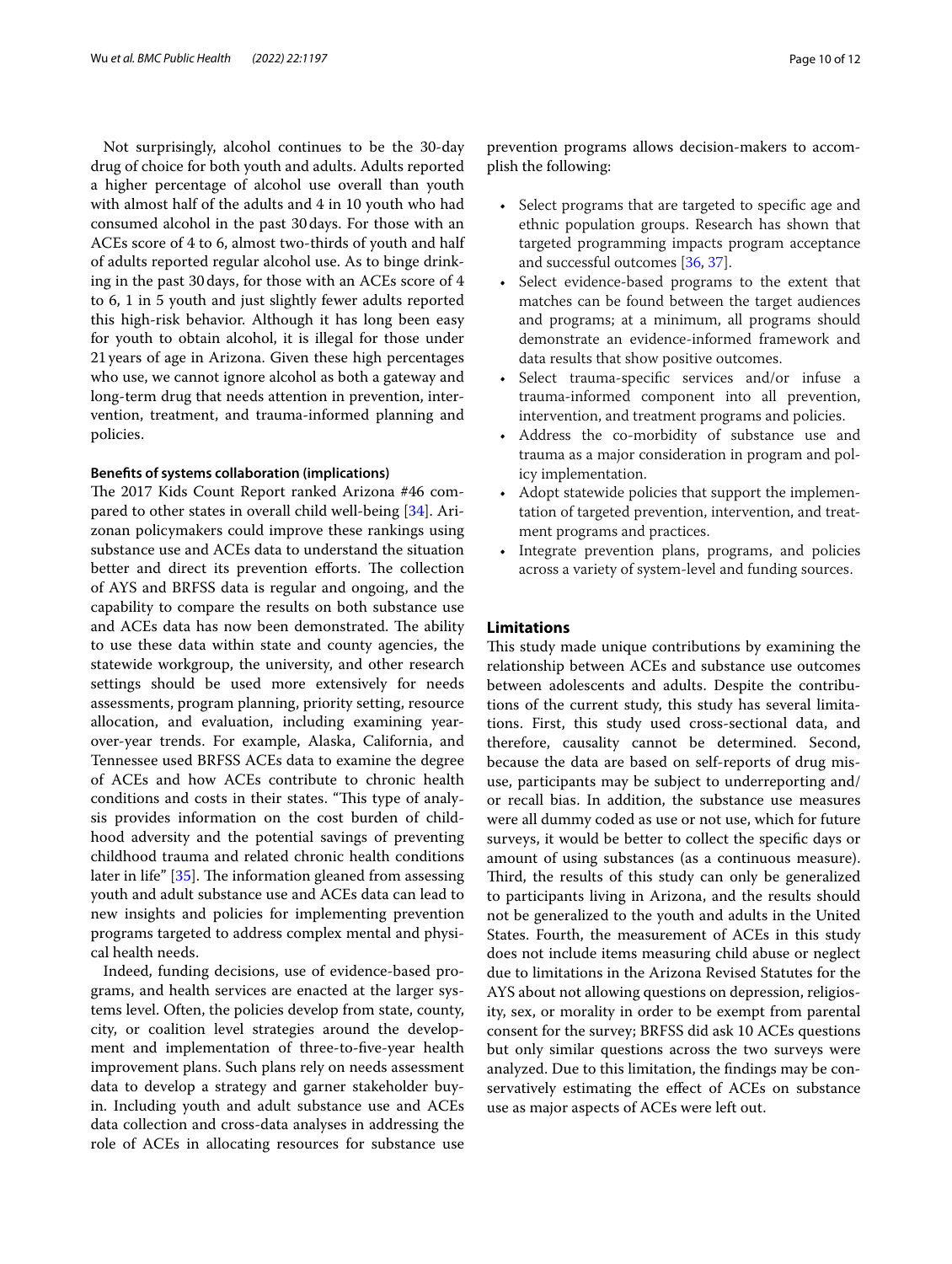# **Conclusion**

It was determined as feasible and methodologically possible to conduct comparisons using similar analyses on similar variables across diferent youth and adult datasets to produce meaningful results regarding relationships that existed between substance use and ACEs. Using local research can be essential to sound decision-making, and this methodology is a generalizable approach for conducting comparative analyses. The results in this study showed that the fndings from the youth (AYS) and adult (BRFSS) datasets were consistent: users having an ACEs score of 4 to 6 had a positive association with more substance use. Comparing these data also showed that the need for evidence-based prevention and intervention programs will continue in the foreseeable future as these youth become adults.

The results from the identified relationships between substance use and trauma data should be used to inform prevention, intervention, and treatment programs and policies in Arizona and could be modeled elsewhere. Conducting data analysis using both youth and adult data on substance use and ACEs followed by data-driven decision-making provides a process to address needs, resources, practices, and policies that impact substance use outcomes around systems and individuals regarding substance use and trauma programs, policies, and priorities.

## **Abbreviations**

ACEs: Adverse childhood experiences; AYS: Arizona Youth Survey; BRFSS: Behavioral Risk Factor Surveillance System; ADHS: Arizona Department of Health Services; CDC: Centers for Disease Control; SAMHSA: Substance Abuse and Mental Health Services Administration; YRBS: Youth Risk Behavior Survey; UHF: United Health Foundation.

#### **Acknowledgements**

We thank all the young people who chose to voluntarily participate in this study. We appreciate the datasets that were shared by ACJC and CDC.

#### **Authors' contributions**

WW conceptualized the study. WW, SW, MJD, MA gave input to the study design. SW analyzed the data. All authors contributed to the interpretation of the data and wrote the draft. All authors critically reviewed the manuscript and approved the fnal version for submission.

#### **Funding**

This work was supported by the Arizona Criminal Justice Commission, through funding from the Arizona Governor's Office of Youth, Faith and Family, Partnership for Success Grant administered by the Substance Abuse and Mental Health Services Administration (SAMHSA) Center for Substance Abuse Prevention (CSAP).

#### **Availability of data and materials**

The dataset of AYS is available on ACJC website at [https://www.azcjc.gov/](https://www.azcjc.gov/Programs/Statistical-Analysis-Center/Arizona-Youth-Survey) [Programs/Statistical-Analysis-Center/Arizona-Youth-Survey](https://www.azcjc.gov/Programs/Statistical-Analysis-Center/Arizona-Youth-Survey). Application for access can be made through the Statistical Analysis Center of ACJC. The center office will review the application. Requests can be sent to the coordinator of the Statistical Analysis Center of ACJC using the following email: [AYS@azcjc.](AYS@azcjc.gov) [gov.](AYS@azcjc.gov)

The BRFSS datasets are public use data, and researchers can directly download the survey data on CDC website at [https://www.cdc.gov/brfss/data\\_docum](https://www.cdc.gov/brfss/data_documentation/index.htm) entation/index.htm

# **Declarations**

#### **Ethics approval and consent to participate**

This research was approved by the Arizona State University IRB and was performed in accordance with the ethical standards as laid down in the 1964 Declaration of Helsinki and its later amendments or comparable ethical standards. We do not collect consent to participate because this study is a secondary data analyses research, but the ACJC and CDC provided informed consent to all the participants for their participation.

#### **Consent for publication**

Not applicable. This secondary data analyses research was approved by the Arizona State University Institutional Review Board (IRB # STUDY00010484 and # STUDY0003640).

#### **Competing interests**

The authors declare that they have no confict of interest.

#### **Author details**

<sup>1</sup> School of Social Work, Arizona State University, Phoenix, USA. <sup>2</sup>The Sanford School of Social and Family Dynamics, Arizona State University, Phoenix, USA. <sup>3</sup> Southwest Interdisciplinary Research Center, Arizona State University, 400 E. Van Buren, Suite 800, Phoenix, AZ 85004, USA.

Received: 19 December 2021 Accepted: 23 May 2022

### **References**

- <span id="page-10-0"></span>1. Felitti VJ, Anda RF, Nordenberg D, Williamson DF, Spitz AM, Edwards V, et al. Relationship of childhood abuse and household dysfunction to many of the leading causes of death in adults: The adverse childhood experiences (ACE) study. Am J Prev Med. 1998;14(4):245–58.
- <span id="page-10-1"></span>2. Heffernan K, Cloitre M, Tardiff K, Marzuk PM, Portera L, Leon AC. Childhood trauma as a correlate of lifetime opiate use in psychiatric patients. Addict Behav. 2000;25(5):797–803.
- <span id="page-10-2"></span>3. Bethell CD, Davis MB, Gombojav N, Stumbo S. Powers K. Issue Brief: A national and across state profle on adverse childhood experiences among children and possibilities to heal and thrive. Johns Hopkins Bloomberg School of Public Health; October 2017.
- <span id="page-10-3"></span>4. Sacks V, Murphey D. The prevalence of adverse childhood experiences, nationally, by state, and by race or ethnicity. Child Trends. 2018;12:1–12 Available from: [https://www.childtrends.org/publications/prevalence](https://www.childtrends.org/publications/prevalence-adverse-childhood-experiences-nationally-state-race-ethnicity) [adverse-childhood-experiences-nationally-state-race-ethnicity](https://www.childtrends.org/publications/prevalence-adverse-childhood-experiences-nationally-state-race-ethnicity).
- <span id="page-10-4"></span>5. Centers for Disease Control and Prevention. Vital Signs, Adverse Childhood Experiences. November 2019; Available from: [https://www.cdc.gov/](https://www.cdc.gov/vitalsigns/ACEs/) [vitalsigns/ACEs/](https://www.cdc.gov/vitalsigns/ACEs/)
- <span id="page-10-5"></span>6. Substance Abuse and Mental Health Services Administration, 2019. Key substance use and mental health indicators in the United States: Results from the 2018 National Survey on Drug Use and Health Rockville, MD: Center for Behavioral Health Statistics and Quality. (HHS Publication No. PEP19–5068, NSDUH Series H-54). Available from: [https://www.samhsa.](https://www.samhsa.gov/data/release/2019-national-survey-drug-use-and-health-nsduh-releases) [gov/data/release/2019-national-survey-drug-use-and-health-nsduh-relea](https://www.samhsa.gov/data/release/2019-national-survey-drug-use-and-health-nsduh-releases) [ses.](https://www.samhsa.gov/data/release/2019-national-survey-drug-use-and-health-nsduh-releases)
- <span id="page-10-6"></span>7. Substance Abuse and Mental Health Services Administration, 2020. Key substance use and mental health indicators in the United States: Results from the 2019 National Survey on Drug Use and Health (HHS Publication No. PEP20-07-01-001, NSDUH Series H-55). Rockville: Available from: Center for Behavioral Health Statistics and Quality [https://www.samhsa.](https://www.samhsa.gov/data/) [gov/data/.](https://www.samhsa.gov/data/)
- <span id="page-10-7"></span>8. Shonkoff JP, Garner AS, Committee on Psychosocial Aspects of Child and Family Health. Section on Developmental and Behavioral Pediatrics, Siegel, BS, Dobbins, MI, Earls, MF,... Wood, DL (2012). The lifelong effects of early childhood adversity and toxic stress. Pediatrics.;129(1):e232–e246.